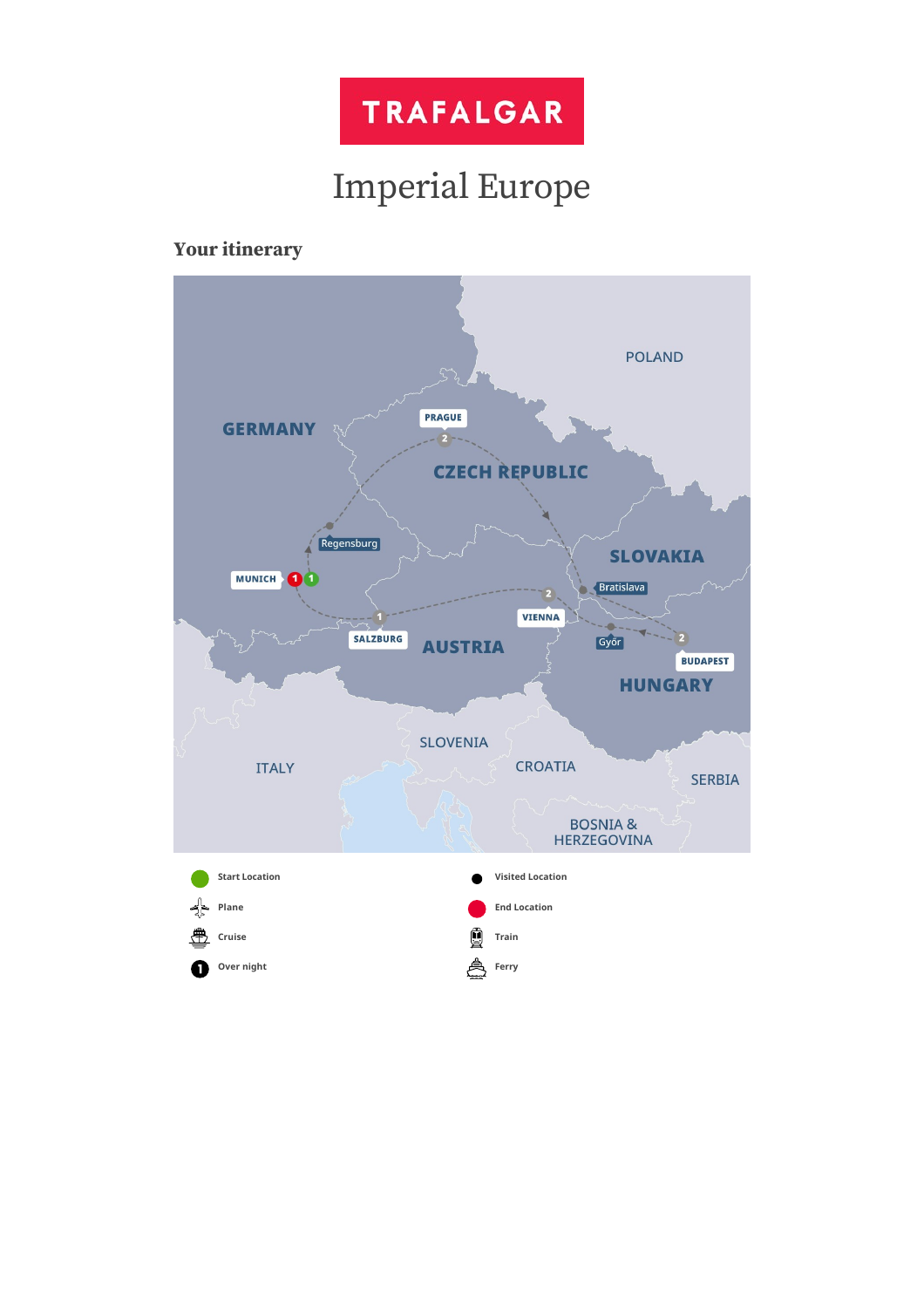# **Day 1 Welcome to Munich**

The sophisticated city streets of Munich are your launch pad to an adventure through the capitals of Imperial Europe. Spend some free time immersing yourself in the sights and sounds of the Bavarian capital. Join your fellow travellers and Travel Director on an orientation tour. View the Marienplatz, the centre of Munich city life since the 12th century, and its iconic Glockenspiel, before a Welcome Reception to kick-start your journey.

**Hotel -** Sheraton Westpark

**III** Included Meals - Welcome Reception

# **Day 2 Journey to Medieval Regensburg and Prague**

This morning visit Regensburg, a UNESCO World Heritage Site and an unspoilt medieval gem. Cross the Czech border and head to Prague, your home for the next two nights. You'll have the evening to spend your way or consider joining an Optional Experience to explore beautiful Prague by night with a Local Specialist.

**D.** Hotel - Vienna House Andels

**IT** Included Meals - Breakfast

# **Day 3 Discover Colourful Prague**

Delve into centuries of history as you join a Local Specialist for a guided sightseeing tour of Prague. View the impressive Gothic architecture of St. Vitus Cathedral in the grounds of the 1,000-year-old Prague Castle, then cross the river on your walking tour to the Old Town Square to see the Astronomical Clock, with its hourly Walk of the Apostles. The afternoon is yours to experience the city on your terms. Savour the delicious flavours of Trdelník in the Old Town Square, pay tribute to the saints that line the Charles Bridge or consider a relaxing lunch cruise on the Vltava.

**III** Included Meals - Breakfast

## **Day 4**

# **Onwards to Slovak Bratislava and Budapest**

We leave the beauty of Prague behind for the lush landscapes of Moravia and pass into Slovakia. Stop in Bratislava to admire its eclectic Gothic, Baroque and Art Deco architecture. Crossing the border into Hungary, we arrive in Budapest, the 'Paris of the East'. Consider spending the evening on a river cruise along the Danube paired with a dinner of a selection of Hungarian specialities and aweinspiring views.

**Hotel -** Novotel Danube

**IT** Included Meals - Breakfast

# **Day 5 Explore Riverside Budapest**

Admire the iconic highlights of Budapest on a guided sightseeing tour with a Local Specialist. See the famous Chain Bridge which connects the two ancient settlements that straddle the Danube, and the UNESCO-listed Castle Hill district. Visit Fisherman's Bastion, paying tribute to the seven Magyar chieftains who founded the Hungarian nation. Here, you can enjoy superb views over the river towards the imposing parliament building. Spend the rest of the day at leisure before joining the Schieszl family for a hearty Hungarian dinner at our Be My

## **All optional experiences for this trip**

Book with your travel director when you travel

Guest experience. Connect With Locals and hear the story of their winery.

## **III Included Meals -** Breakfast, Be My Guest

# **Day 6 Venture to Vienna**

A leisurely start to your morning could see you joining an Optional Experience guided tour of the magnificent Parliament Building and a visit to the worldfamous Gundel restaurant for pancakes. Cross the hilly landscapes of Transdanubia stopping in Győr to soak up its medieval atmosphere. Arrive in Vienna for an evening at leisure to indulge in the captivating melodies, art and architecture of a city that was once home to famous composers.

**D.** Hotel - Holiday Inn South

**III** Included Meals - Breakfast

## **Day 7 See the Sights of Vienna**

Explore the imperial splendour of Vienna during your guided sightseeing tour of Vienna with a Local Specialist. Admire Hofburg Palace, the former winter residence of the Habsburg Dynasty, the grand State Opera House and Ringstrasse, a beautiful sweeping boulevard built in the 19th-century to replace the city walls. Then, see the ornate colourful roof of St. Stephen's Cathedral, one of the city's most beloved icons. Maybe, visit the Baroque Schönbrunn Palace with its tranquil gardens or enjoy Vienna's musical talents at one of the performances for which the city is famous.

**III** Included Meals - Breakfast

# **Day 8 Off to Picturesque Salzburg**

The enchanting landscapes of the UNESCO-designated Wachau Valley provide a picturesque backdrop for our leisurely drive past vineyards and fortresses en route to Salzburg. We see the Benedictine Melk Abbey perched on a rocky outcrop above the Danube and learn about its royal connections. Arriving in Salzburg, we embark on a leisurely walking tour of its Old Town with a Local Specialist. Dine in your hotel this evening.

**Hotel -** Mercure City

**III** Included Meals - Breakfast, Dinner

## **Day 9 Return to Munich**

Leave Austria behind, bound for the German city of Munich. This evening, we celebrate an unforgettable journey through some of Europe's most memorable cities during a Farewell Dinner with your travel companions and Travel Director.

**Hotel -** Sheraton Westpark

**I**<sup>1</sup> Included Meals - Breakfast, Farewell Dinner

## **Day 10**

## **Farewell Munich**

For now, it's time to say a fond auf Wiedersehen to Germany, your fellow travellers and Travel Director at the end of your exhilarating European experience. Find out more about your free airport transfer at trafalgar.com/freetransfers.

**III** Included Meals - Breakfast

**\* The Optionals and pricing listed here are a guideline only and**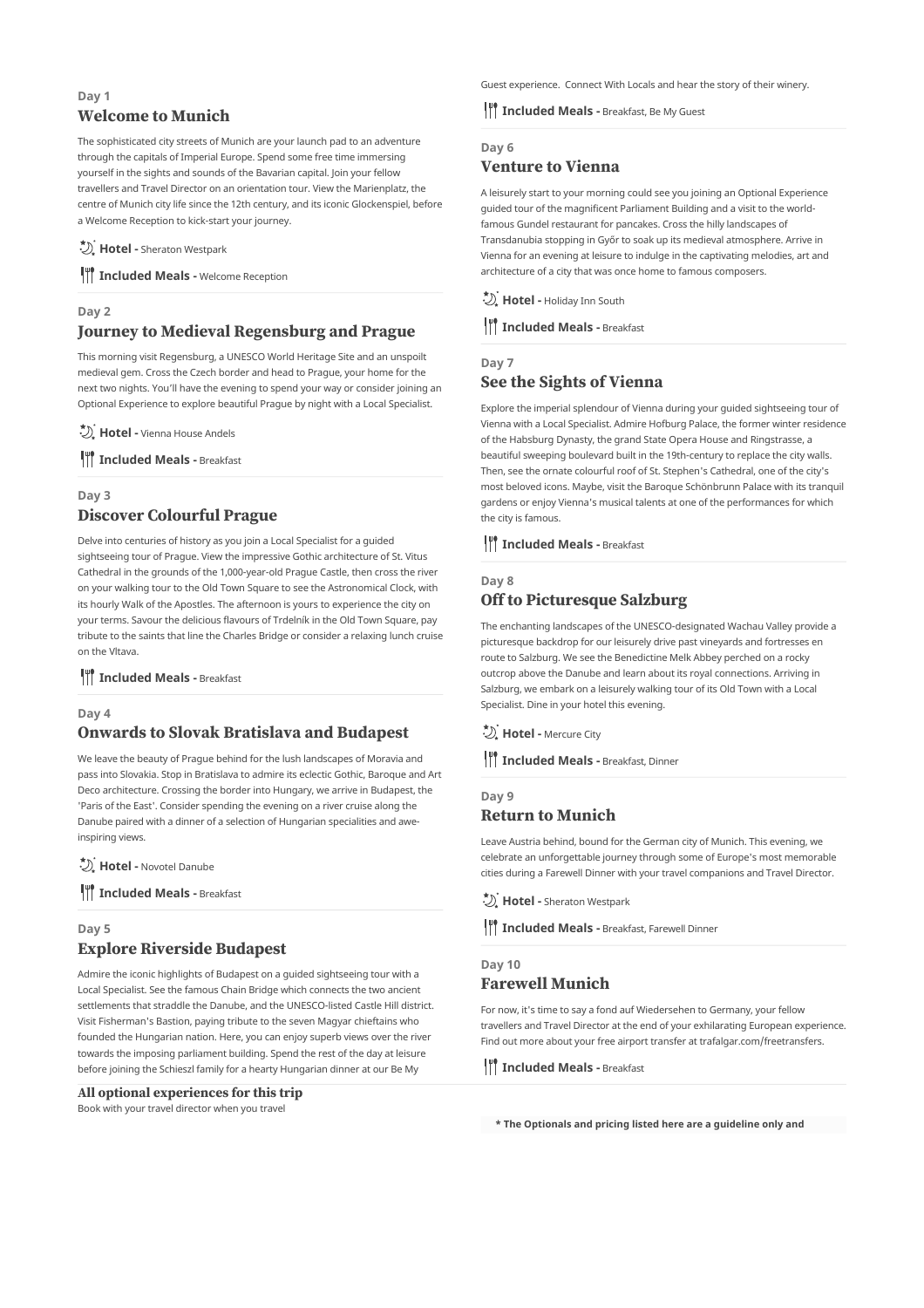#### AVAILABLE ON DAY 2

### **Beautiful Prague By Night**

Join our Local Specialist for an evening introduction to this fairy-tale city on private transport and with a little strolling. You'll discover the magical Charles Bridge, enjoy a drink in one of the old town's quaint restaurants while a musician entertains, journey through the Old Town and gaze at the panoramic views of the city.

#### Adult Price: **€47.00\***

**\* The Optionals and pricing listed here are a guideline only and subject to change.**

#### AVAILABLE ON DAY 3

#### **Scenic Vltava Cruise with Lunch**

Take a relaxing cruise on the beautiful River Vltava and we'll tell you about the legends, myths, culture and hidden secrets of this enchanting city. During the cruise you'll enjoy a lunch of local specialities. n.b. There is a minimum of 20 guests required for the cruise to operate.

#### Adult Price: **€58.00\***

**\* The Optionals and pricing listed here are a guideline only and subject to change.**

#### AVAILABLE ON DAY 4

#### **Danube Cruise With Dinner**

Enjoy a scenic cruise on our private boat on the romantic Danube. You'll savour a tasty dinner selection of Hungarian specialities with drinks included and see Budapest's spectacular illuminations, which give it the nickname 'The Paris of the East'.

#### Adult Price: **€67.00\***

**\* The Optionals and pricing listed here are a guideline only and subject to change.**

#### AVAILABLE ON DAY 5

#### **Szentendre and Light Lunch**

Explore more of Hungary and follow our Local Specialist out of bustling Budapest to the picturesque medieval town of Szentendre, set on the banks of the Danube and awash with ancient walls, cobbled streets and beautiful vistas. Here we'll enjoy a Goulash cooking demonstration before sampling this essential Hungarian dish during lunch, which also includes cake and drinks. Afterwards, perhaps strike a bargain in the shops that sell

#### AVAILABLE ON DAY 7

#### **Dinner And Viennese Concert**

A wonderful evening of all things Viennese! We'll enjoy a superb dinner with drinks, followed by a concert of Viennese classical music. With your 'A Class' tickets, you will experience works by Johann Strauss and Wolfgang Amadeus Mozart performed in a classic, sumptuous setting and a complimentary glass of sparkling wine or juice during the concert. Please note: on occasion, a small gift will be offered in place of a glass of sparkling wine. Should you decide to cancel the optional, a 50% cancellation fee will be incurred.

#### Adult Price: **€103.00\***

**\* The Optionals and pricing listed here are a guideline only and subject to change.**

#### AVAILABLE ON DAY 7

#### **Schönbrunn Palace And Gardens**

The Imperial Summer Palace of Schönbrunn offers an amazing journey through the centuries of Hapsburg rule. It is perfectly preserved and richly decorated with treasures from around the globe. Each room has a story to tell, so of course, you'll have a Local Specialist to bring it to life and to make the most of your time. This optional involves reservations and entrance prepayments. Should you decide to cancel the optional, a 50% cancellation fee will be incurred.

Adult Price: **€47.00\***

**\* The Optionals and pricing listed here are a guideline only and subject to change.**

#### AVAILABLE ON DAY 9

**Berchtesgaden and Hohenringstrasse Excursion** Join us for a scenic tour with our Local Specialist in the Bavarian Alps to Berchtesgaden, within sight of Hitler's Bavarian Redoubt. Via the Hohenringstrasse, we'll ascend 5,000 ft along one of the most beautiful

Adult Price: **€36.00\***

mountain roads of Europe.

**\* The Optionals and pricing listed here are a guideline only and subject to change.**